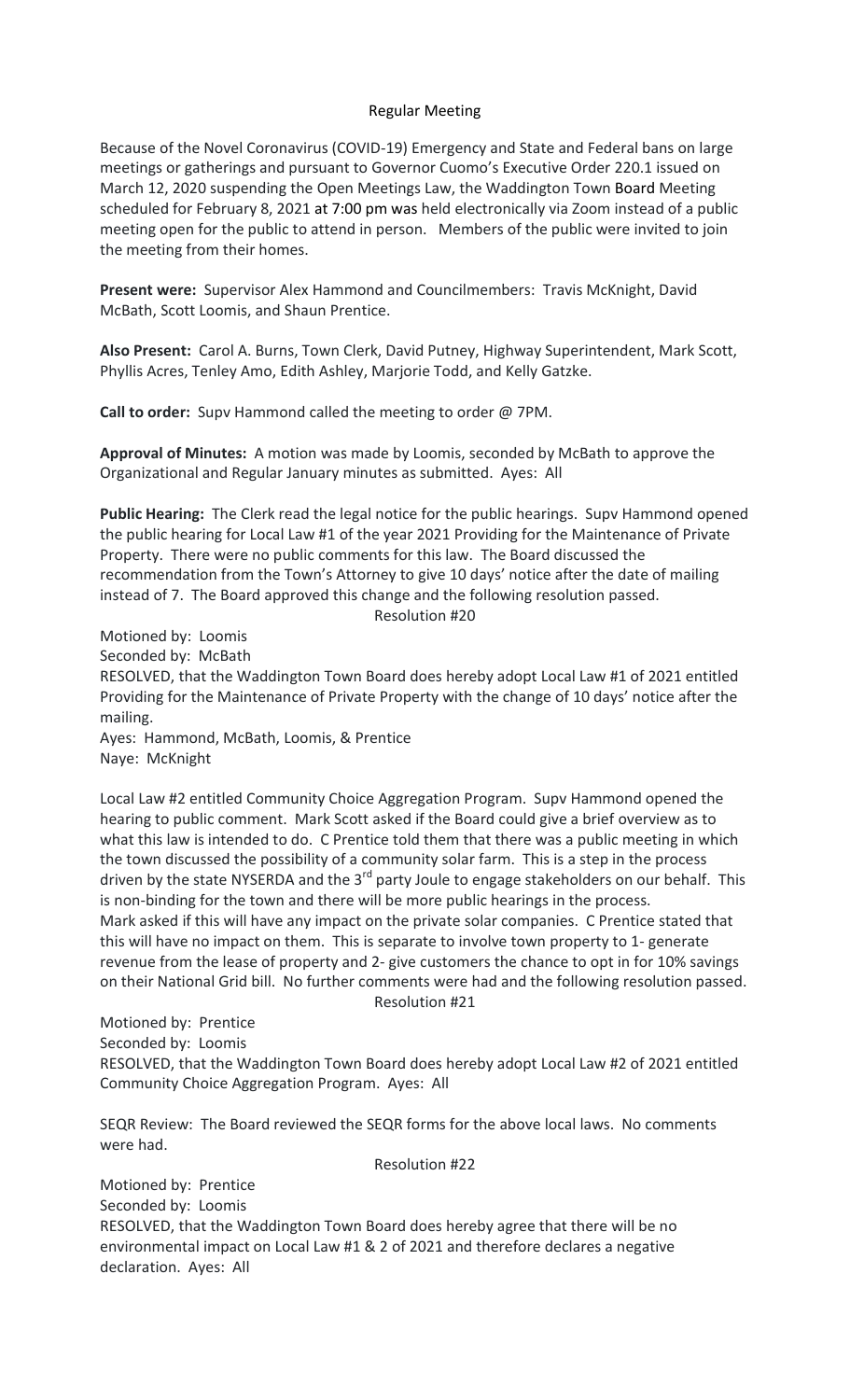**Citizen's Comments:** There were no comments at this time.

## **Committee Reports:**

**Highway:** C McKnight reported that the Highway Department has been performing maintenance on trucks, helped village with water main break in front of library, plowed twenty three times and sanded once.They took 2 churches to hardware store to be worked on. C McKnight reported that he was driving through where Waddington and Louisville meet and noted that the additive that the Highway Dept. is adding to the salt is making a considerable difference. He took pictures and you can clearly see the difference between the two towns. Supt Putney stated that it makes a big difference in the roads. The sun is hotter now and it melts much better. It is saving on sand and keeping more salt on the road. He is very happy with it.

Supt Putney reported that he had been watching a used brush chipper on Auctions International. It is a 1995 Brush Bandit. He has priced a couple new ones. The Moreback brand is \$48,000 and the Brush Bandit same size is \$50,000. He is asking permission to bid up to \$15,000. The auction ends within the next half hour.

C McBath noted that Supt Putney has purchased the bulldozer for \$3500 + the cost of trucking approx. \$3100. He asked the current equipment budget. \$55,000. He asked if there were more large purchases that would need to be made from this account.

Supt Hammond asked the year of the current chipper. Supt Putney noted it was a 1984 which the Town got used from the County. He also noted that every time they try to use it they have to put money into it. Right now the governor is gone. It will cost approximately \$1,000 to purchase the governor and install. The machine is only worth \$3-4,000. C Prentice asked if it would be worth putting the governor in to get more money when it's sold. C McKnight noted you just state that it needs a governor when you put it in the auction.

Resolution #23

Motioned by: Loomis

Seconded by: McKnight

Resolved that the Waddington Town Board does hereby authorize Supt Putney to purchase the 1995 Brush Bandit from Auctions International not to exceed \$15,000. Ayes: All

Supt Putney also reported that during one of the recent snow storms one of his drivers turned off CR 44 onto the Irish Settlement Road and saw some tracks in the ditch. Thought they were deer tracks and when he came back he realized they were human tracks and upon a closer look found a man in the field wandering around. He wasn't sure how long he had been there but his run took two hours before he came back that way. The man's body temperature was down and the rescue squad called. He wanted to let the board know that Justin's actions that day saved that man's life and he would like to recognize him for his awareness. The board was thankful for his awareness. Supv Hammond will draft a resolution for the next meeting.

**Rescue Squad:** C Prentice reported that the Squad held their meeting last Monday via Zoom. They are preparing for the new rig. It is tentatively scheduled for March. They have a potential buyer for the 303 rig from Westville. They have a new associate member from Massena. They responded to 28 calls and 8 transports during January. On Martin Luther King Day a kids ice fishing derby was held and \$400 was donated to the Squad towards the new rig. They continue to train remotely and have had to get creative in doing so.

The window at the end of the building has water coming in. C Prentice asked if Supt Putney would come down and look at it. Hopefully we can come up with a solution and game plan to get it addressed.

**Library:** C Loomis reported that the Library met on Tuesday. He noted that the porch light is on a timer and is not working. They are having a panic button installed. The initial cost is \$980 and then \$18.00 per month after for the service. The fire extinguishers need to be checked. They have found someone to shovel the snow from the steps. He will be paid \$25 each time. The Town Clerk contacted the Town Attorney and he stated that an agreement should be written up stating that his is not an employee of the Town, will be paid by voucher and receive a 1099 at the end of the year, and is not covered by worker's comp or liability insurance. Vicki has finished the construction job that the library paid for from a grant at Senator Richie's Office in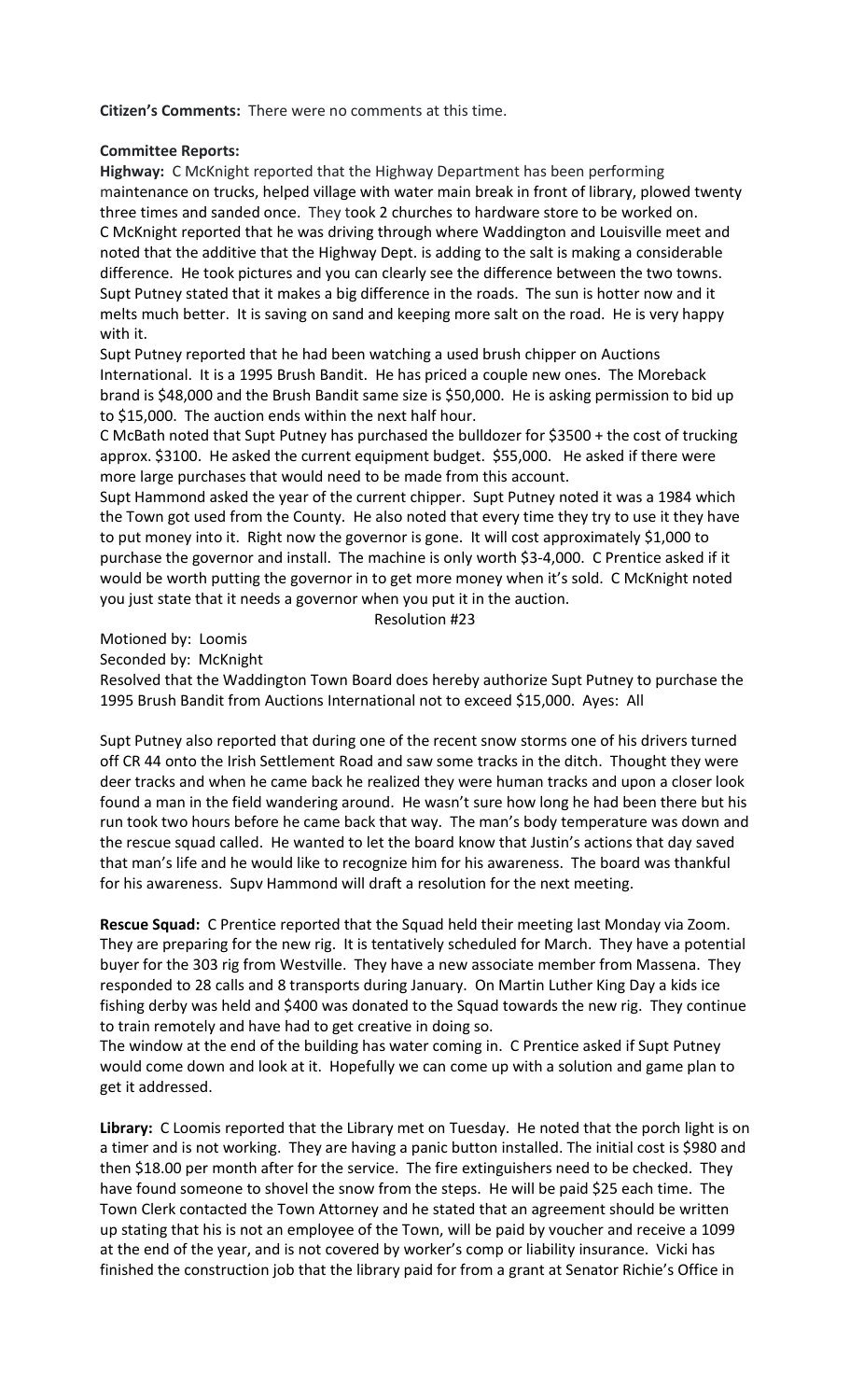the amount of \$50,000. An MOU was sent to Supv Hammond. He just got it to everyone today so there will not be any discussion on this until the next board meeting. C McBath reported that the Sons of the Legion installed the solar light on the flagpole at the library. He noted that they should send a letter of thanks to them.

**Grants/Alternative Revenue:** C McBath reported that he submitted an article to the Waddington Recorder to see if there is any interest from the community to serve on a committee to explore grants/alternative revenue. He has been working with the Fire Department for the last couple weeks to secure a grant for \$50,000 to be used towards PPE. He will be attending a NYSERDA grant webinar on February  $11^{th}$  @ 11 AM. The RVRDA grant application is due April  $16^{th}$ . There is \$20,000 available for projects that bring economic development. The Board has been looking at potential land sales at Iroquois property. He would like to set up a meeting to pick up where they left off and be able to move forward. He would like to invite Tony to the discussion. He also noted that we could look at the lease agreements for town lands to see if that can produce further. It was stated that the leases are 10 years and done by sealed bid.

The Board discussed meeting dates and would like to hold one February 22<sup>nd</sup> 7PM via zoom.

**Cemeteries:** C McKnight reported that the Town didn't receive the grant that was applied for. They said to reapply next year. He did have the opportunity to speak with a committee member and was told that they were awarding grants to the cemeteries that aren't being taken care of because of funds such as churches etc. He will reapply next year when the time is up. In the spring he would like to look at the Old Brookside cemetery driveway and touch up the roads that have been done. It would take 6-8 loads of materials and would help the driveways hold up. There is money in the Haggett account that we can do this with.

**Recreation:** C Loomis spoke with the Recreation Chairman and was told there was no interest to put ice in this year. They will open the arena up to walking from 7AM – 7PM. Pickle ball will still be held in the arena as well. They will still investigate outdoor ice. C Loomis noted maybe the basketball/tennis courts could be flooded for ice.

**Gallery/Clarke House:** Supv Hammond reported that he had attended the meeting for the Clarke House. There is a big push to raise money to install a period correct ceiling on the  $1<sup>st</sup>$ floor. They are looking to raise \$7,500 by June  $1<sup>st</sup>$ . They are excited to do this so that donors will actually see tangible results from their donations. Mark Scott stated that the \$7,500 was a 50% match for a grant from the Sweet grass Foundation. The total project is \$15,000. Mark also reported that the gallery is working hard. There will be an exhibit of Paul Dixson who will bring 88 years of artistry in sketches, oils, land and sea scapes. This will begin April  $17<sup>th</sup>$ .

**Museum:** Supv Hammond received an email that there will be a zoom meeting in the next few days. The new historian Kathy Putney posted a nice letter on Wonderful Waddington and in the Waddington Recorder. She is excited to get things rolling.

**Agriculture:** C McKnight noted that there isn't a lot reported on agriculture but he felt the information he had was worth sharing. There will be a webinar next week from 1-2PM about the spotted lantern fly. This is an invasive species that makes the emerald ash borers look like monarch butterflies! They attack trees, fruit plants, and sumac trees. They will be putting traps out to see if there are any in the area. There are 7 counties in Pennsylvania on quarantine for these flies.

**Radio Tower Update:** There was no update on the radio tower.

**Baildon's Property:** No updates

**RFP Standby Generator:** There were 4-5 vendors who came to the Municipal Building to look at the project. We received 3 RFP's. They will be scanned and emailed to the Board. The following RFP's were received:

Tel, Inc, Heuvelton, NY: \$59,500 w/ additional asbestos work \$2,595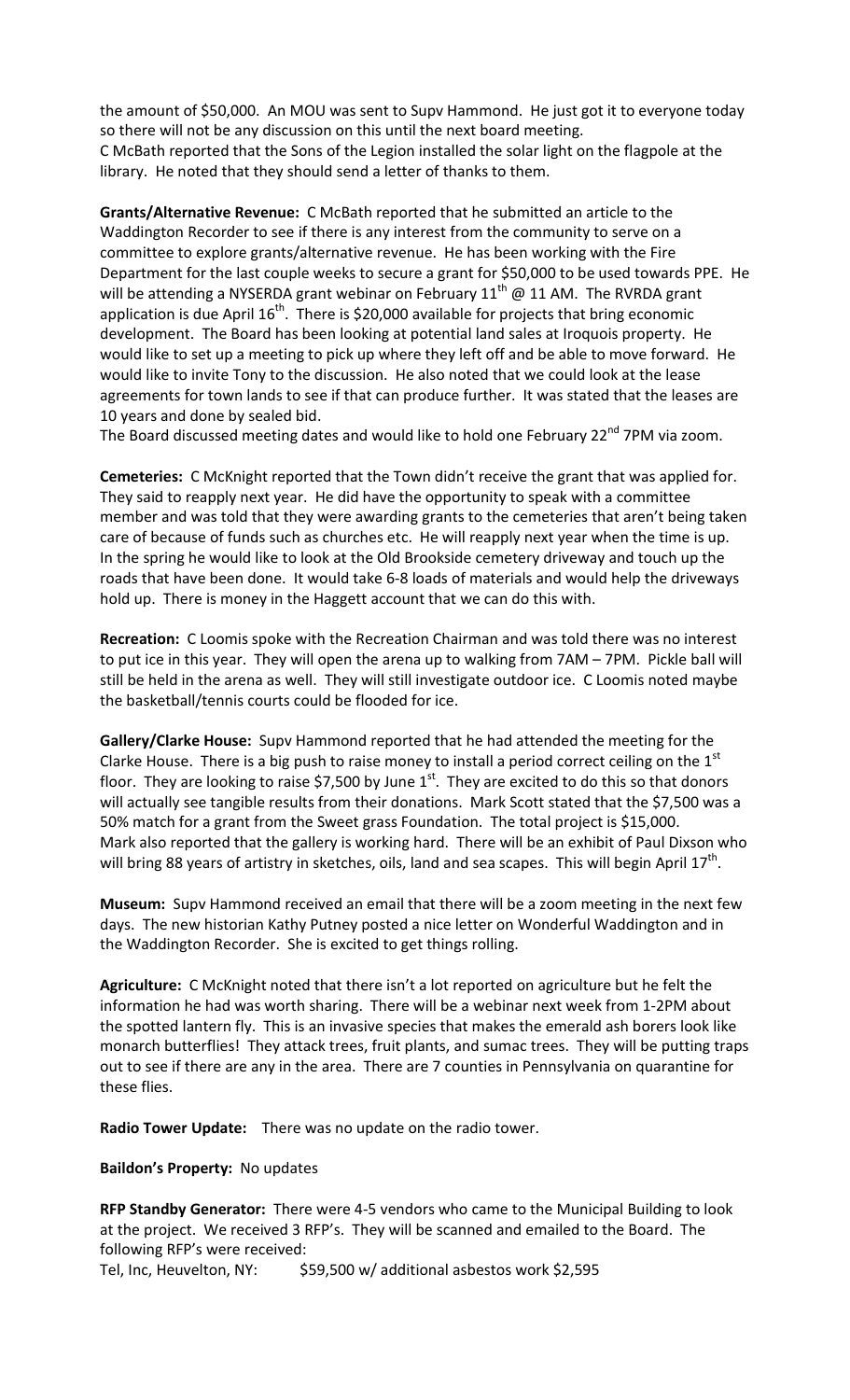AOK Engineering, Gouverneur, NY: \$187,388 Kahrs Co, Alex Bay, NY: \$73,450 This will be tabled until the next meeting when the Board has had time to review.

**Court Security Officer:** Supv Hammond reported that he had spoken with Justice Robinson in late January about putting together the left and right limits and to make changes so that we could review in a parallel path between the court security officer and constable. There are no actionable items yet.

**Local Government Task Force:** Supv Hammond reported that he spoke with Rob Daley from NYPA about the recreation project that the Town has picked and he was told the next steps are to have an approval resolution passed by the LGTF. He sent out an email to them. They will have to set up a meeting. They will have to get all the voting powers involve. They are the T/V Massena, T/Louisville, T/V Waddington, M/W school & Massena School.

**Fire Detection System:** C Prentice noted that he had gotten a quote for the fire detection system for the Municipal Building Complex. He has been in touch with the company and they will still honor the quote given. He will send it back out to the Board.

**EastCoast Water Cross:** C McBath asked about the Jet Ski Races. We had tentatively given a date of June 26 & 27 of this year. He noted that there are new people involved in the Fire Dept. and Rescue Squad that would need to be advised. Supv Hammond noted that we had contacted them before we rescheduled. He hasn't heard anything from them and nothing has been signed. He will reach out to see where it sits.

**NYSERDA Grant:** C McKnight reported that he will meet with Rob Campany from Fourth Coast, Clayton. He will schedule a site visit to see what is the most feasible for the town and come up with a proposal for the next meeting. The grant should reduce our carbon foot print. The grant was for \$50,000.

**PE Health Management Plan:** The Board discussed the Public Employers Health Management Plan that has been completed. Supt Putney included his department's procedures to the plan. C McBath reported that he read an article on it in our Association of Town's magazine that says we have to have the union's approval before we adopt. Further discussion held and it was decided to send to the union for approval. If there are no objections from them we should receive a letter stating so and then we can proceed with final approval.

## **NYS DOT Shared Service Agreement:**

Resolution #24

Motioned by: Prentice Seconded by: McBath RESOLVED, that the Waddington Town Board does hereby renew the Emergency Shared Services Agreement with the NYS DOT for a four year period commencing on March 1, 2021 and ending on February 28, 2025. Ayes: All

# **Hold Harmless Agreement:**

Resolution #25

Motioned by: McKnight Seconded by: Prentice

**WHEREAS,** the Town of Waddington is desirous of St. Lawrence County Department of Highways providing shared services such as paving, signage, road stripping, blasting, and other routine maintenance activities to the Town, and

**WHEREAS,** both the Town of Waddington and the County of St. Lawrence are desirous of promoting partnering efforts for the safety of the traveling public in St. Lawrence County, and **WHEREAS**, in this joint cooperative endeavor the Town of Waddington and the County of St. Lawrence desires to be reimbursed for their expenditures, and

**WHEREAS,** the Town is aware that the County may incur liability in the providing of the services and wishes to indemnify the County in this regard,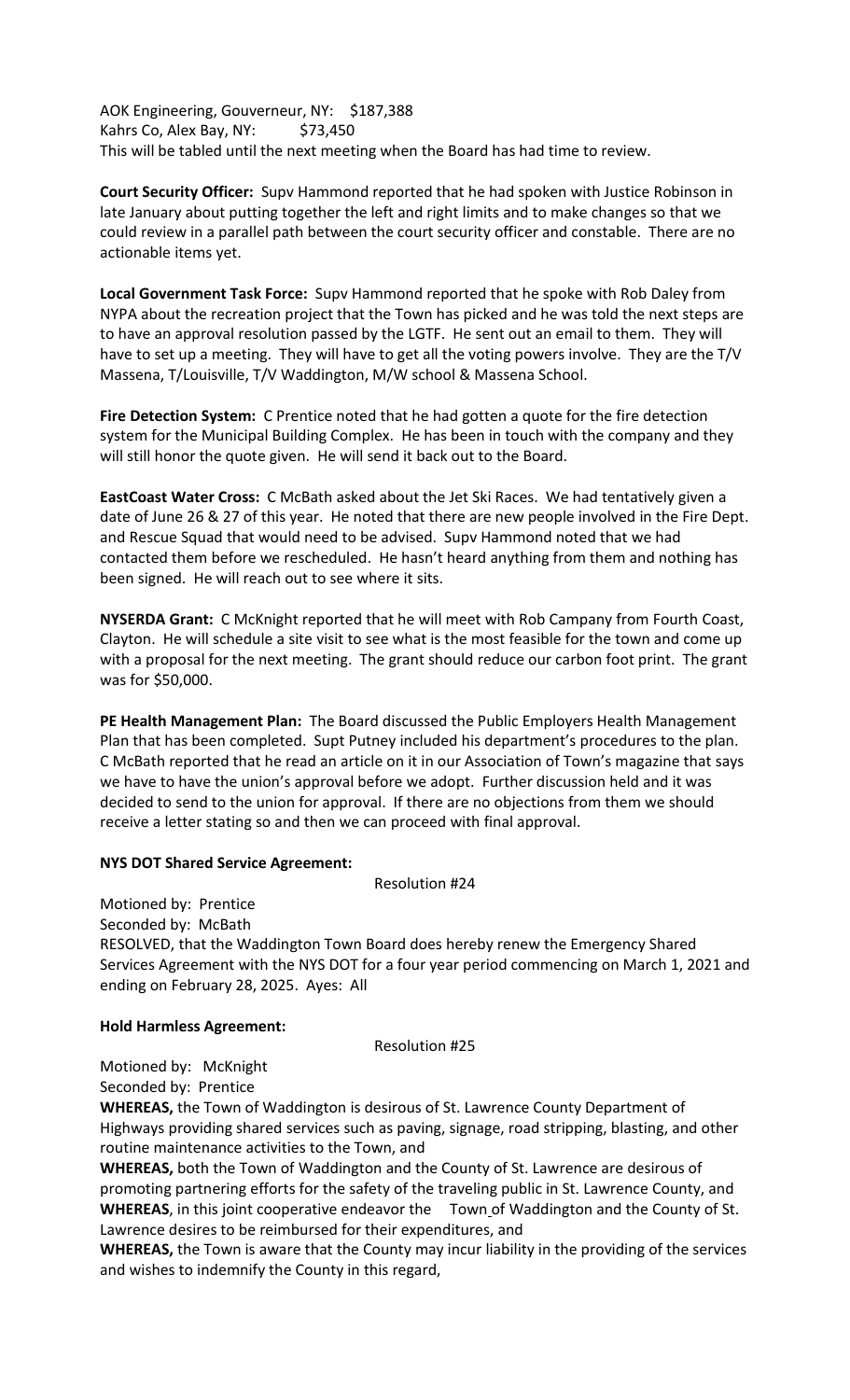**NOW, THEREFORE, BE IT RESOLVED** that to the fullest extent permitted by law, the Town of Waddington will indemnify and hold harmless the County, their officers, directors, partners, representatives, agents and employees from and against any and all claims, suits, liens, judgments, damages, losses and expenses, including legal fees and all court costs and liability (including statutory liability) arising in whole or in part and in any manner from injury and/or death of person or damage to or loss of any property relating to or arising out of any negligent or intentional acts and/or omissions of the Town of Waddington or any of its directors, officers, employees, contractors, representatives, or agents.

**BE IT FURTHER RESOLVED** that the following request for General Liability (GL) coverage is as follows:

General Liability Insurance

On an "Occurrence" basis, with the following limits:

\$1,000,000 Each Occurrence

\$3,000,000 General Aggregate

\$1,000,000 Products Aggregate

\$1,000,000 Personal Injury

\$ 50,000 Fire Damage Legal Liability

\$ 5,000 Medical Payment Expense

**BE IT FURTHER RESOLVED**, that St. Lawrence County shall be an additional insured on the GL Policy, via ISO endorsement CG 2026. Ayes: all

**Iroquois Dam Gate:** Supv Hammond noted that the Board said it would open the gate at Iroquois Dam when the ground was frozen. He is asking that the gate be opened for ice fishing and closed when the frost is gone.

#### Resolution #26

Motioned by: Hammond

Seconded by: Loomis

RESOLVED, that the Waddington Town Board does hereby approve the opening of the gate at Iroquois Dam to allow access for ice fishing. The gate will be closed once the frost is gone and mud season arrives to avoid any damage by vehicles. Ayes: All

**Court Audit:** The clerk asked for a committee to perform the annual audit of the court system. C Prentice and McBath have volunteered. The Clerk will give Kerri their email to contact and set up a date.

**Grievance Board of Assessment Review:** The clerk reported that Stephen McKnight's term on the Grievance Board of Assessment Review was expired and he has said he will take a reappointment.

Resolution #27

Motioned by: Hammond Seconded by: Prentice RESOLVED, that the Waddington Town Board does hereby reappoint Stephen McKnight to the Grievance Board of Assessment Review for a term of 5 years. Ayes: Hammond, McBath, Loomis, & Prentice Abstain: McKnight

**Dog Control:** Maurice LaRock the newly appointed Dog Control Officer has requested a few items to do the dog control job safely. He would like to order Bite Proof Gloves, a Ketch all ketch and release pole, and 3 different size muzzles. Discussion was held.

### Resolution #28

Motioned by: Hammond

Seconded by: McKnight

RESOLVED, that the Waddington Town Board does hereby to allow the purchase of bite proof gloves, Ketch All pole, and 3 different size muzzles with the understanding that this is all town property and will be turned in should the Dog Control Officer decide that he no longer want the position or is not reappointed. Ayes: All

**Town Clerk/Code Enforcement Reports:** The Board noted that they just received these reports and would like to table until the next meeting. They did have a question on the number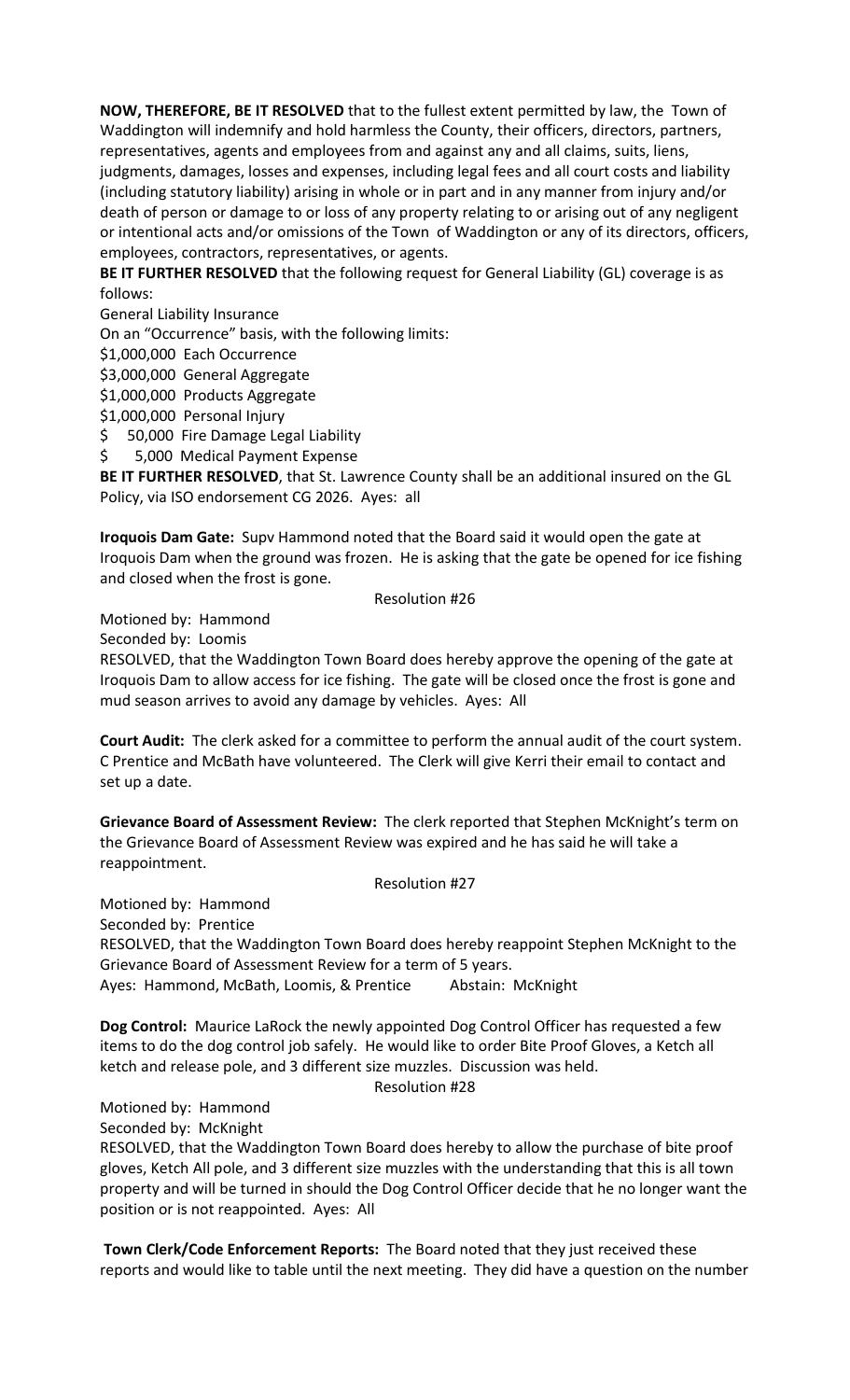of permits issued. The total didn't add up. The Clerk will check with the Code Enforcement Officer and resubmit.

**CCA Administrator Agreement:** This agreement is part of the process for the solar farm. It would allow Joule to be our third party agent.

Resolution #29

Motioned by: Prentice Seconded by: Loomis RESOLVED, that the Waddington Town Board does hereby agree to sign the CCA Administrator Agreement w/Joule to provide consulting and program administration services for Community Choice Aggregation. Ayes: All

**Local Law #3:** The clerk read a letter from the Town Attorney in which he stated that he could establish a new section in the solar law and entitle it "Section 7.7, Reimbursement of Town Legal Fees". The Board discussed and asked the clerk to proceed with Local Law #3 of 2021 Resolution #30

Motioned by: Loomis

Seconded by: Prentice

RESOLVED, that the Waddington Town Board does hereby authorize the Town Attorney to make revisions to the Town of Waddington's Solar Law to include reimbursement of town legal fees. Ayes: All

**Employee handbook:** C McBath noted that he hasn't had time to get with C Loomis to compare notes and see what revisions need to be made to the Employee Handbook. He also asked if the clerk had checked to see if the company that did the handbook would do a review of a draft if the town gave it to them. She had not but will contact them.

**Citizen's Comments:** Mark Scott asked about Local Law #3. He noted that NYS is putting forth an effort to fast track solar projects. How will this affect our local law?

He also noted that the voting members of the LGTF include a County voting member. Supv Hammond stated that NYPA says they do not.

He also stated that Supv Hammond might want to check with the County Chamber of Commerce concerning the water cross competition. Johnnie is no longer there and not sure where the county stands on it.

He asked about the Dog Control Officer. Why are there two. Supv Hammond reported that Maurice Larock and Jim Pipher are both appointed. Dog control is now done on a per case basis not salaried as was before. Jim is expected to retire soon.

Mark also asked why the board will be going into executive session at the meeting on the  $22^{nd}$ . C McBath noted that there are 8 reasons to go into executive session and one of them being to discuss the proposed acquisition, sale or lease of real property or the proposed acquisition of securities, or sale or exchange of securities held by such public body, but only when publicity would substantially affect the value thereof. There will be plenty of public meetings on the subject as the Board progresses.

Marjorie Todd asked why the Library had been removed from the solar benefits. They were not aware that this was going to happen when they were preparing their budget and how will this affect us. C Prentice stated that they had a line item for utilities that was fat. They asked several times for clarification but not were given. She stated that the Board was adding something into their budget that they were not aware of. Further discussion ensued. A motion was made by Hammond, seconded by Loomis to reinstate the library under our solar umbrella. C Loomis noted that he feels that the Town changed the game after the start. We changed it after their budget was adopted.

C McBath asked what else was paid for from that line item. Marjorie reported that they pay for gas, NCLS Fees, fiber optic, computer books, and eBooks and now electricity. C McBath noted that we are 5 weeks into the new budget are they projecting a budget shortfall? C McKnight noted that at the end of the day we did discuss it before the budget passed and would like to rescind the motion to remove them. Supv Hammond noted that since we can't do anything about it now because we can only change our accounts once a year the library should keep